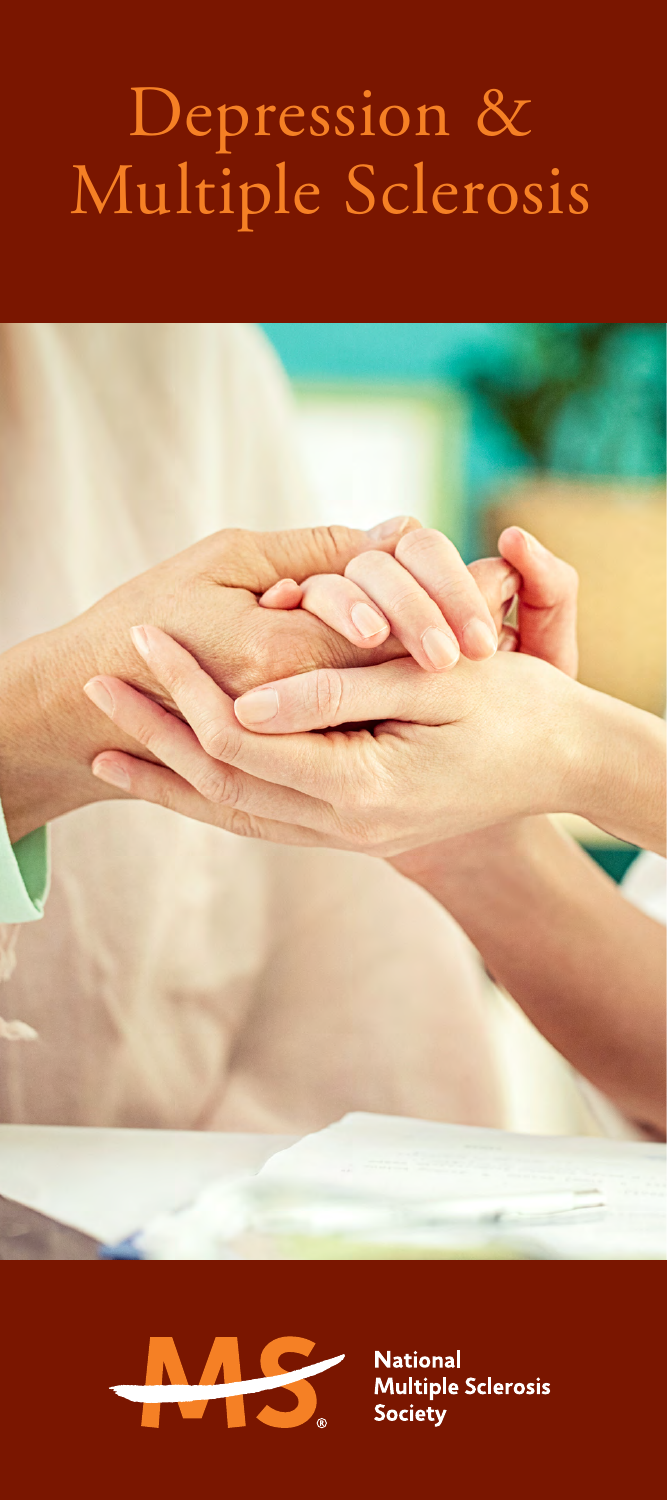## Depression & Multiple Sclerosis

BY SARAH MINDEN, M.D.

Sarah L. Minden, M.D., is a psychiatrist at Brigham and Women's Hospital who works with individuals and families living with MS. She is Principal Investigator of the Sonya Slifka Longitudinal Multiple Sclerosis Study and other research projects for the National Multiple Sclerosis Society.

© 2019 NATIONAL MS SOCIETY. ALL RIGHTS RESERVED.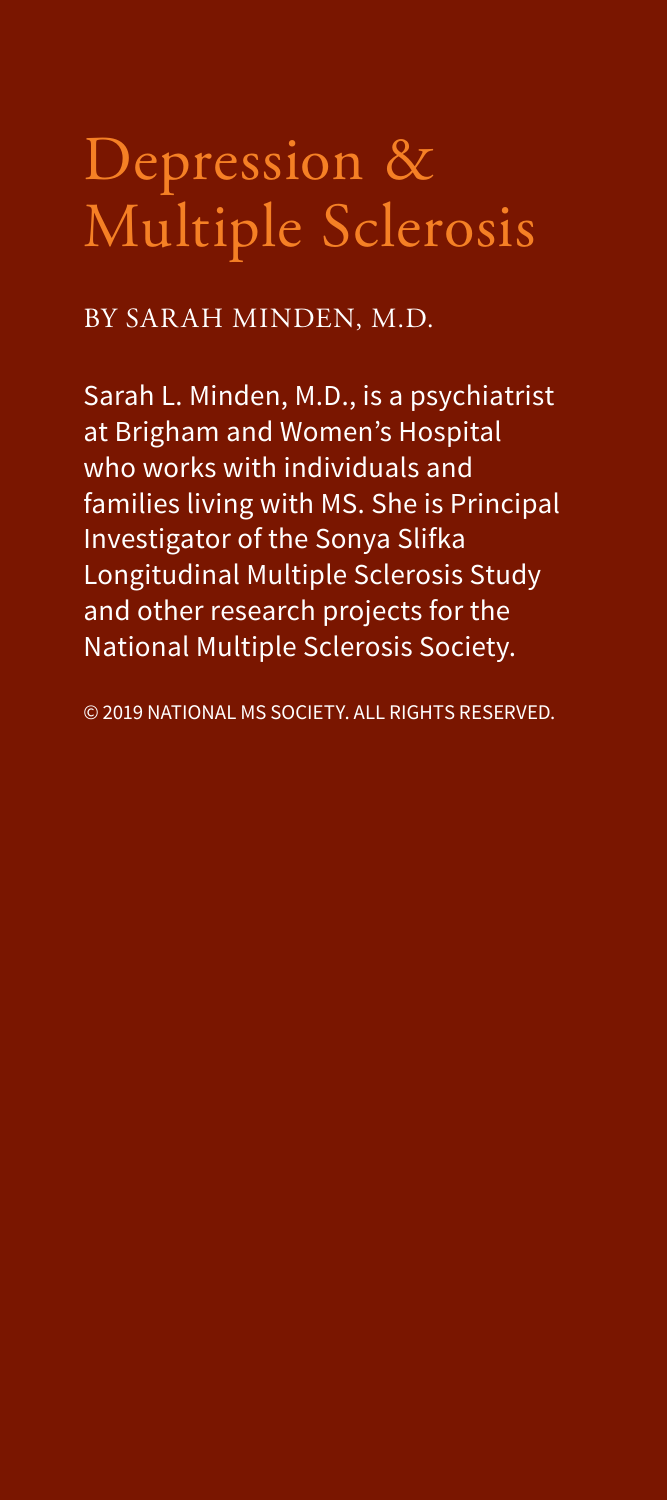The words **depressed** and **depression** are used so casually in everyday conversation that we tend to forget their true meanings. While often used to describe someone who is blue or has had a bad day, the term more accurately refers to an emotional disorder that may be more specifically called "major depressive disorder," "persistent depressive disorder" (also known as "dysthymia") or one aspect of "bipolar disorder," depending on the exact kinds of symptoms the person is experiencing.

Major depressive disorder will affect about 1 in 5, or 20 percent of Americans during their lifetime. But for people with MS, all the depressive disorders are much more common: major depressive disorder may affect over 50 percent of individuals with MS.

Diagnosis of these depressive disorders depends on the presence of a set of particular symptoms at a certain level of severity for a specified amount of time. Effective treatment depends on making the correct diagnosis as soon as possible.

A person who is "depressed" may also have symptoms of "depression" that are not severe enough or do not last long enough to warrant a diagnosis of a depressive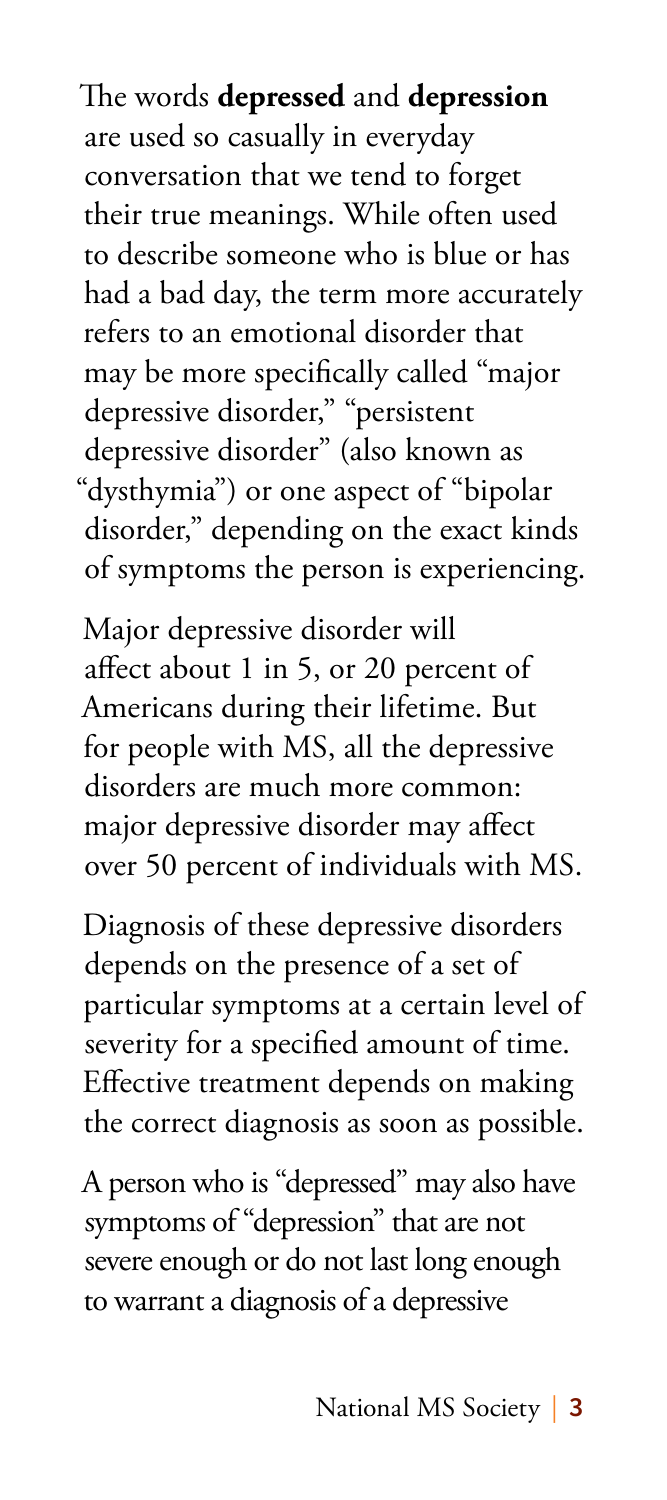disorder, but still cause pain and suffering. Some people over-use alcohol or various prescription and non-prescription drugs in an effort to manage their depressive symptoms; however, those approaches are ineffective and can cause significant problems of their own. Regardless of whether a person's symptoms meet the criteria for a diagnosis of depression, any symptoms that cause suffering and interfere with daily activities and quality of life deserve attention and treatment.

#### **The pull-up-your-socks syndrome**

Unfortunately, when "depression" and "MS" are mentioned in the same breath, some people say, "Of course you'd be depressed if you'd been diagnosed with MS," or "How would you feel if your ability to walk just suffered a major setback?" Such reactions assume that depression is simply a psychological and emotional response to MS. There is a tendency in our culture to see depression as a weakness or character flaw. It is not. Depression cannot be overcome by simple will power. Treatment with medication and/ or psychotherapy ("talk therapy") is required to help people feel better and get on with their lives.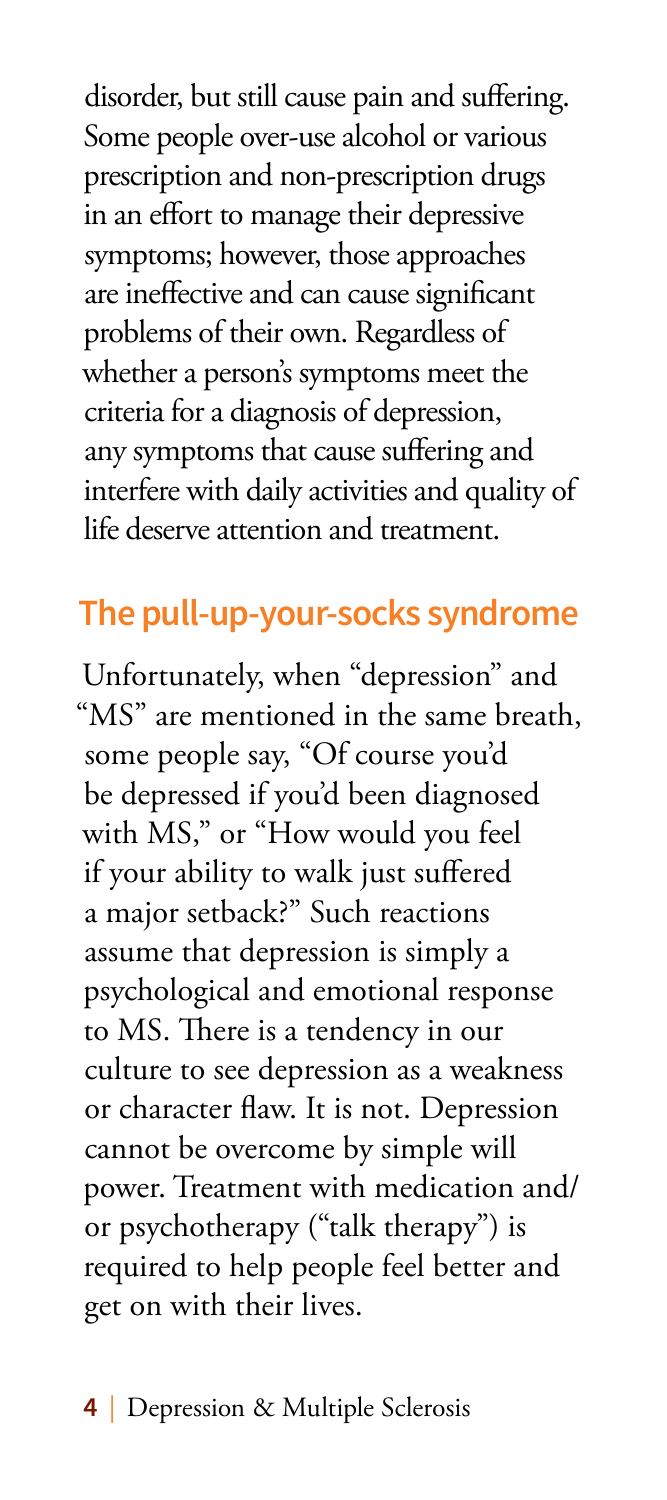#### **Cause, effect or both?**

Researchers are finding increasing evidence that depressive disorders in people with MS have a complex set of causes including changes in the brain and the immune system due to MS, genetic predisposition, early life experiences and current circumstances.

While the physiology of MS may contribute to depression, many people with MS experience changes in their ability to function and challenges in everyday life that may impact their mood. Regardless of the cause of the depression — as a reaction to MS-related challenges or because of changes in the brain or the immune system — there are effective interventions. Research has shown that the treatments that are effective for people in the general population are also effective for people with MS.

#### **Disability and depression a false link**

Some people who are severely disabled are not depressed — while others are very depressed but not physically disabled. Research has shown no clear or consistent relationship between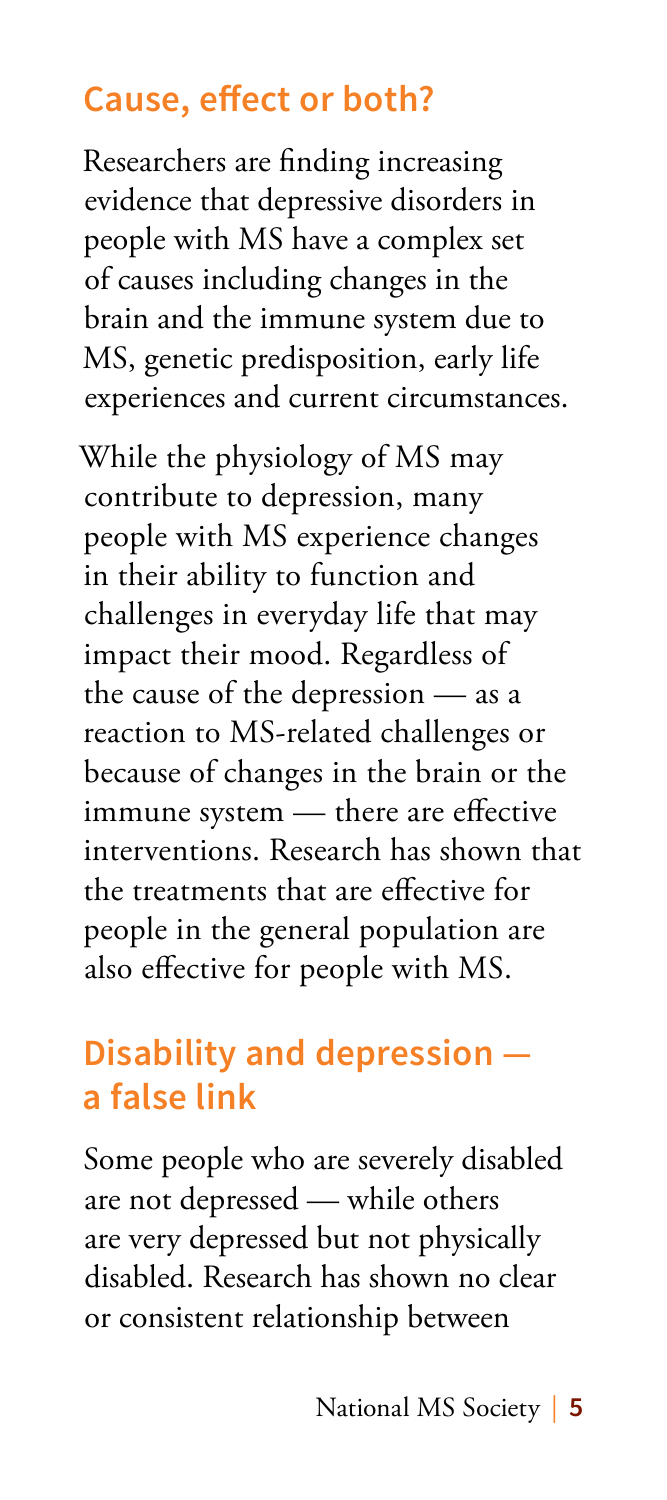depression and an individual's degree of disability or length of time with MS.

#### **Is it sadness, grief or true depression?**

It can be difficult to determine whether a person's emotional distress is due to grief and sadness in response to the losses MS can produce, or a depressive disorder. The reality is that either or both may play a role. Grief and sadness are natural reactions and common among people with MS. These feelings lift a little when something pleasant happens, and over days and weeks will

#### **The interferon-beta medications**

The interferon-beta medications used to treat MS carry warning labels stating that they should be used with caution by anyone who has depressive symptoms or a history of a depressive disorder. Although research has failed to show a strong link between depression and the interferon-beta medications, if you intend to take or now take an interferonbeta medication, let your doctor know if you or a biological relative has had emotional ups and downs, and make a plan for what to do if they occur during interferon treatment.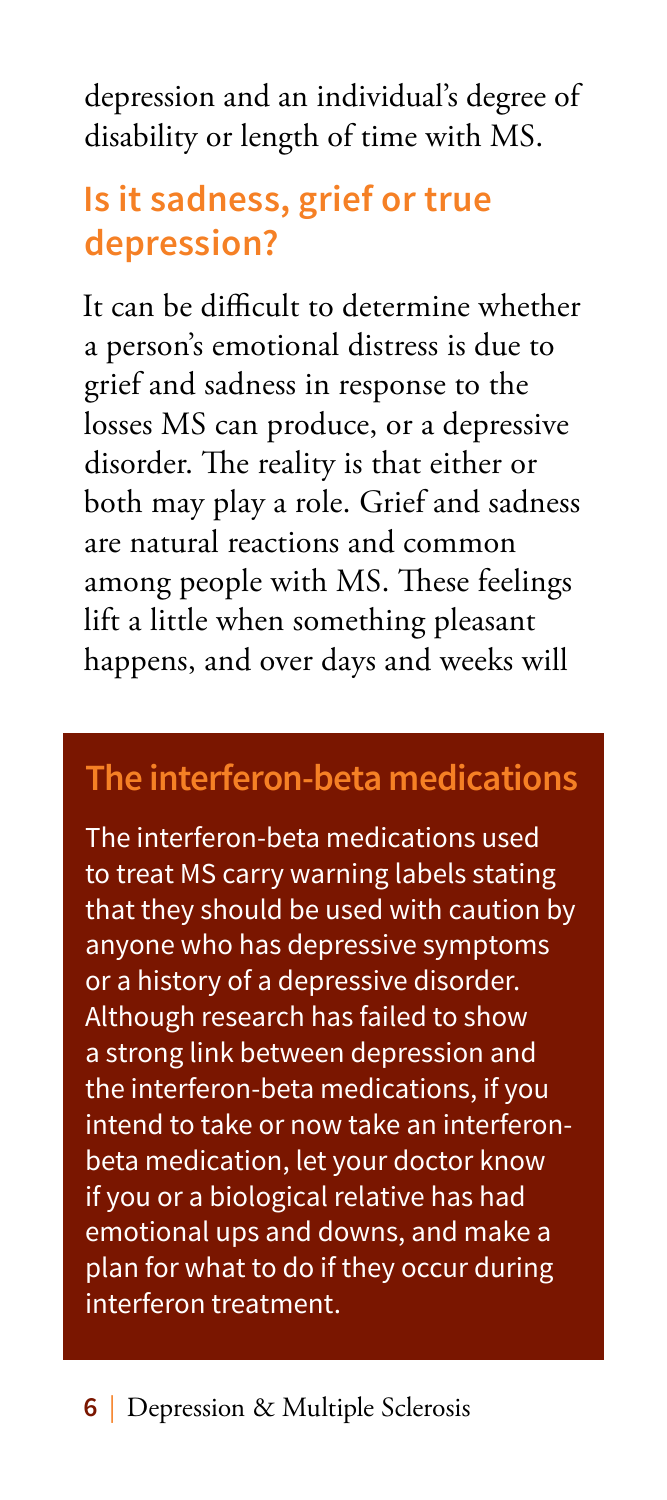gradually improve. They tend to occur at particular times: when someone is told the diagnosis or there is a long delay with unexplained symptoms; with relapses and worsening symptoms and function; when a mobility aid becomes necessary; and with changes in major roles, such as leaving the workforce. By contrast, depressive disorders get worse over time, and things that would normally feel enjoyable or pleasurable have no effect. While situation-specific sadness and grief may turn into depression, depressive disorders can occur at any time in the course of MS. In fact, people who are depressed often feel there is no reason why they should be feeling so down.

Symptoms of depressive disorders are listed on pages 8–9. They are quite specific, but recognizing them is not always easy because some of the physical and mental symptoms fatigue, trouble concentrating, slowed thinking, difficulty making decisions, loss of interest, trouble planning and being active — are common in MS as well. Sometimes people with MS, family members and doctors are slow to recognize depression because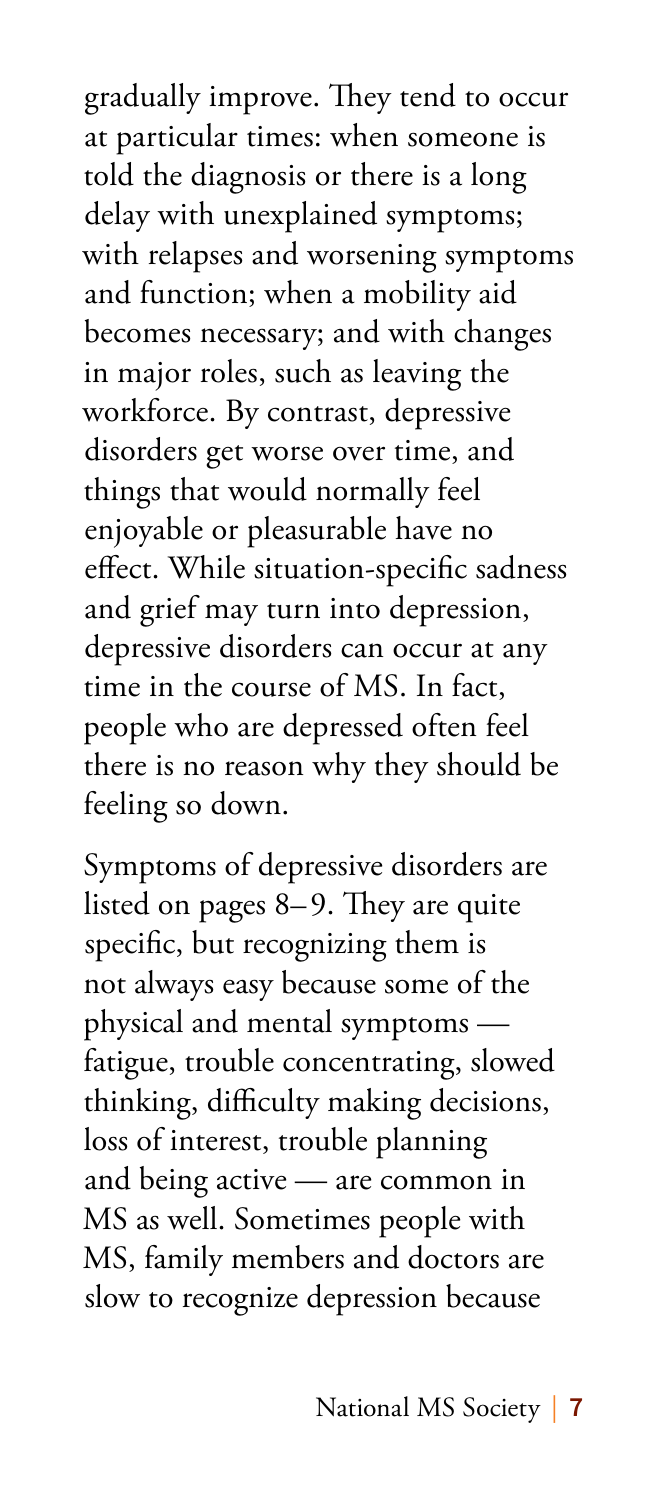it may appear so gradually or seem indistinguishable from MS symptoms.

Once depressive symptoms are recognized, specialists agree: don't wait; reach out for professional help. Depression can add to fatigue, increase pain symptoms, reduce function, and significantly worsen problems with thinking and memory. In fact, depression makes everything else feel worse. Most importantly, depressive disorders put people at risk of suicide, which is more common in people with MS than in the general population. Even if you are not sure it is depression, ask for an evaluation by a mental health professional. Treatment is easy, safe and effective, so it's well worth your while to find out if you need it.

#### **Symptoms of depressive disorders**

The hallmark of these symptoms is their persistence. They linger. They are not the normal, transient "blues" that everyone experiences in response to a sad or distressing event.

The American Psychiatric Association in its Diagnostic and Statistical Manual of Mental Disorders lists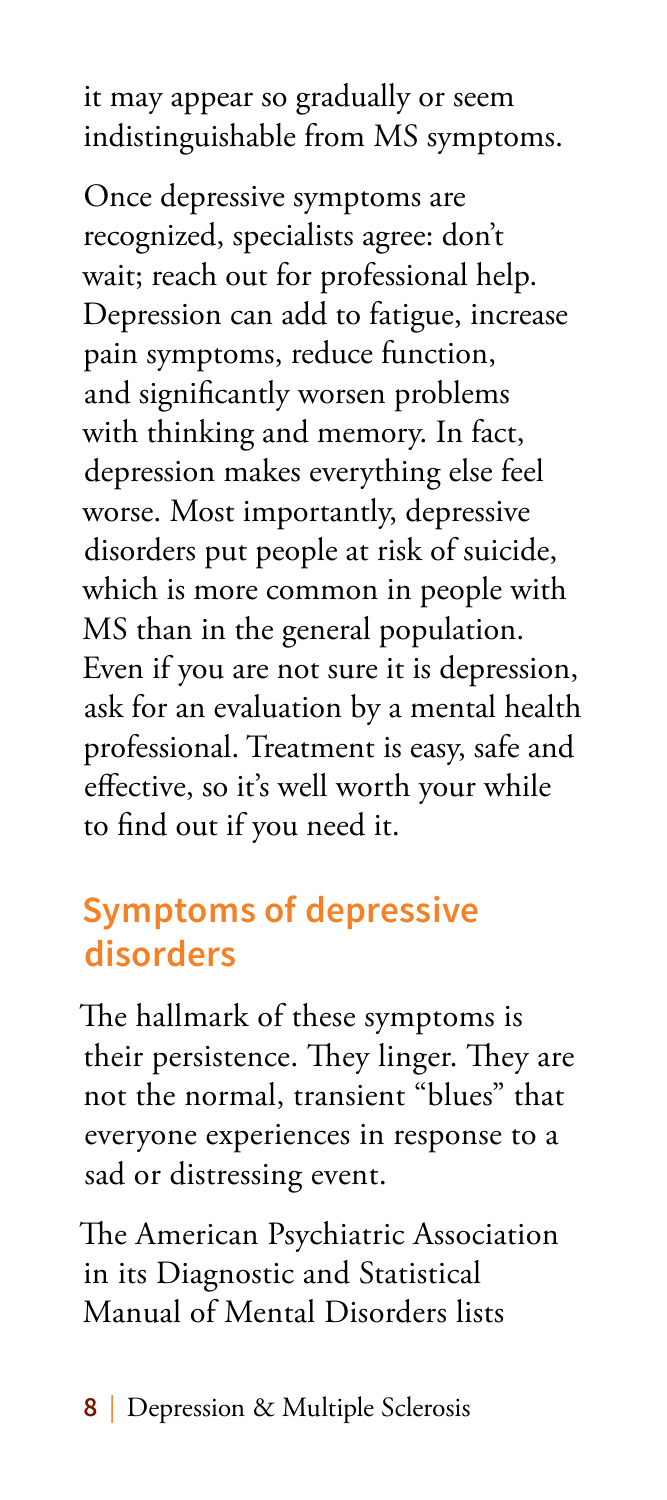the following criteria for diagnosing depressive and other mental disorders

#### Major depressive disorder

People with major depressive disorder will have one or more major depressive episodes over their lifetimes. Five or more of the symptoms listed below

— including at least one of the first two symptoms — will occur together for at least two weeks, most of the day, nearly every day, and represent a significant change in functioning for that individual.

- n Feeling sad, tearful, empty, hopeless or irritable
- **Experiencing a loss of interest or** pleasure in most activities
- **D** Significant weight loss or gain, or a decrease or increase in appetite
- **D** Sleeping too much or having trouble sleeping
- **n** Agitation or slowed movement observed by others
- **n** Fatigue or loss of energy
- **n** Feeling worthless or excessively guilty without cause
- **D** Diminished ability to think, concentrate, or make decisions
- $\Box$  Recurrent thoughts of death or suicide, or planning or attempting suicide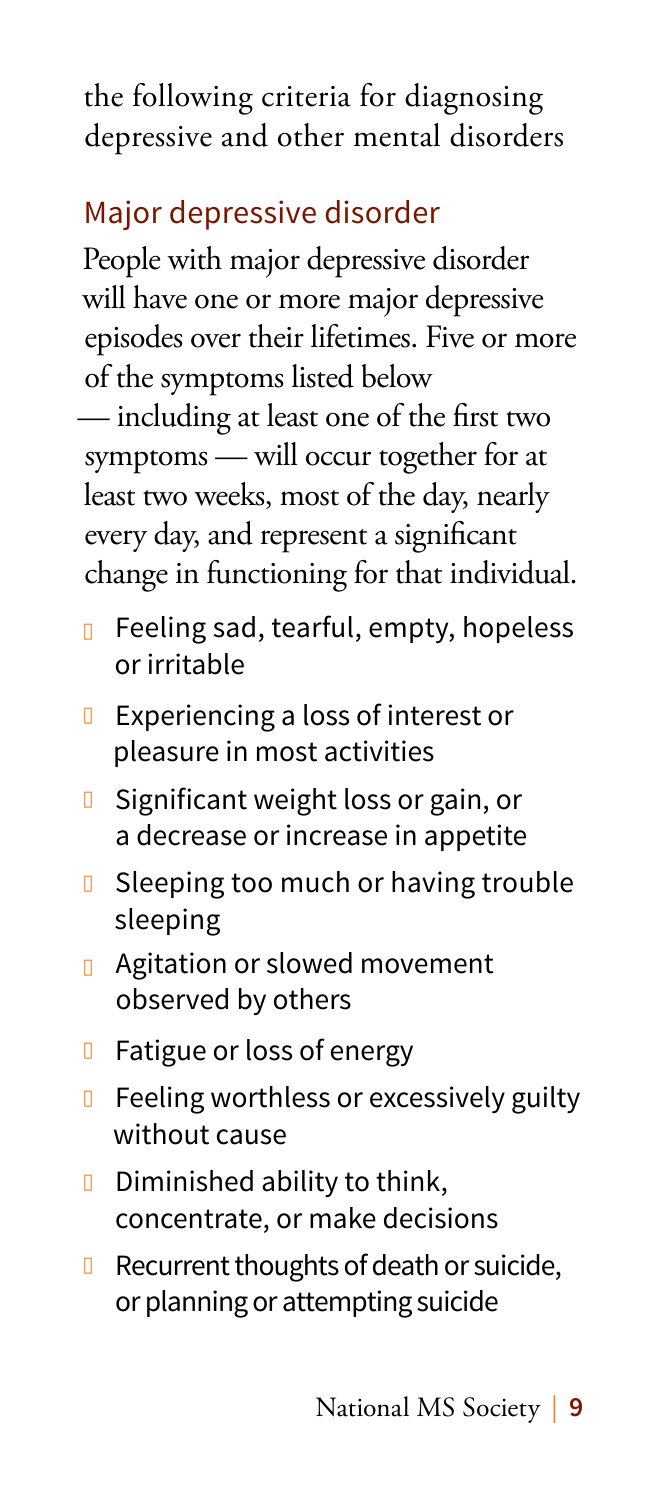These symptoms cause distress and impair daily functioning.

If any of the symptoms are due to a medical condition, they should not be counted as a sign of major depressive disorder. However, as discussed above, it is important not to assume that the symptoms that are shared by MS and depressive disorders are all due to MS. A mental health professional can work with you to sort out the causes of the symptoms you are experiencing.

#### Persistent depressive disorder (Dysthymia)

Persistent depressive disorder, or dysthymia, is diagnosed when the depressed mood occurs most days, lasts most of the day, and persists for at least two years in an adult or at least one year in a child.

#### Bipolar disorder

Bipolar disorder, which is also more common in people with MS than in the general population, is characterized by both depressive and manic episodes. A diagnosis of mania is made when a person has an elevated mood (feels "up" or "high") and/or irritable mood for at least one week; speaks rapidly, is easily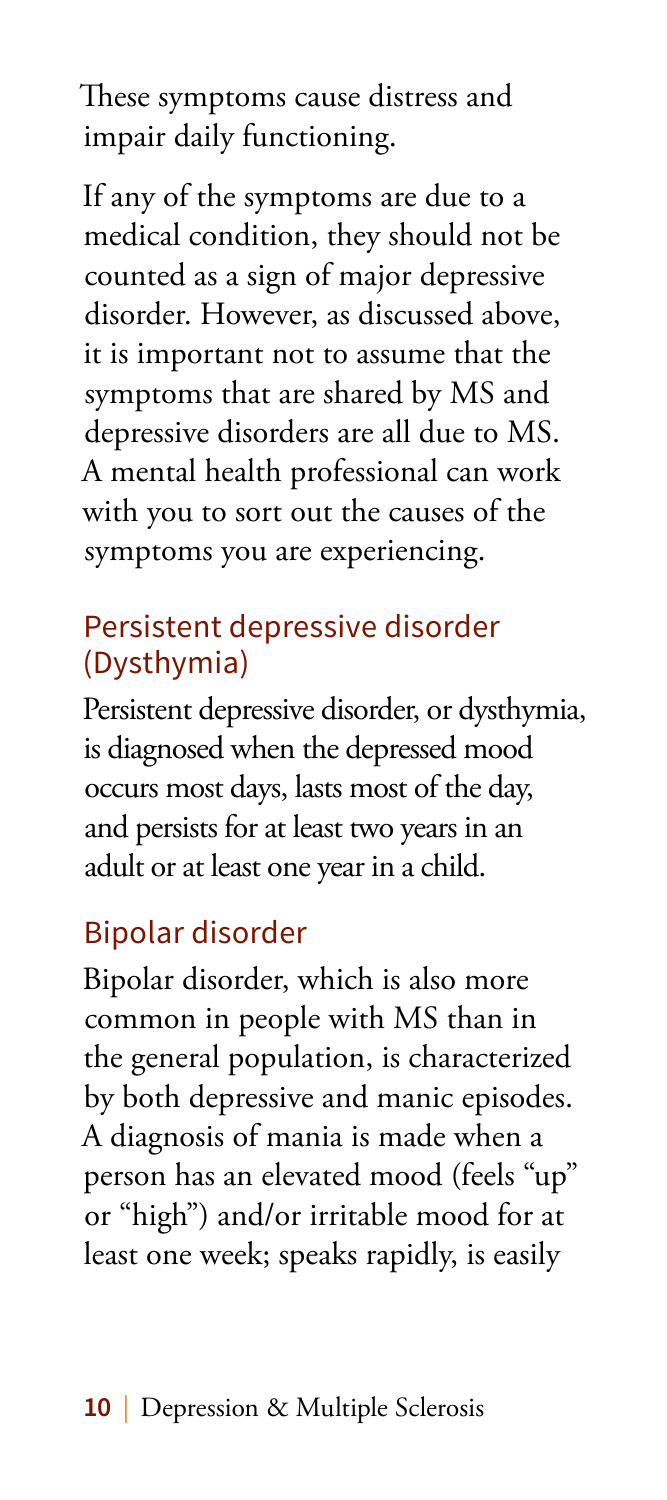distracted, has racing thoughts, needs little sleep, and is highly energized, over-active and acts impulsively with poor judgment. These symptoms range in severity from mild (hypomania) to severe enough to impair the person's ability to function, sometimes involving delusions or hallucinations.

## **OK, I need help**

To find help, ask your neurologist or general medical doctor to refer you to a mental health professional — and give permission for all members of your team to communicate and collaborate in your care.

The Society can also give you referrals to mental health professionals who understand MS. Call an MS Navigator® at 1-800-344-4867.

#### **Medication therapy**

Many types of antidepressants are available, but none are magic bullets. To avoid side effects, it is wise to start at the lowest possible dose and gradually increase the dose until side effects become intolerable, there is full relief from depressive symptoms or the maximum dose has been reached. This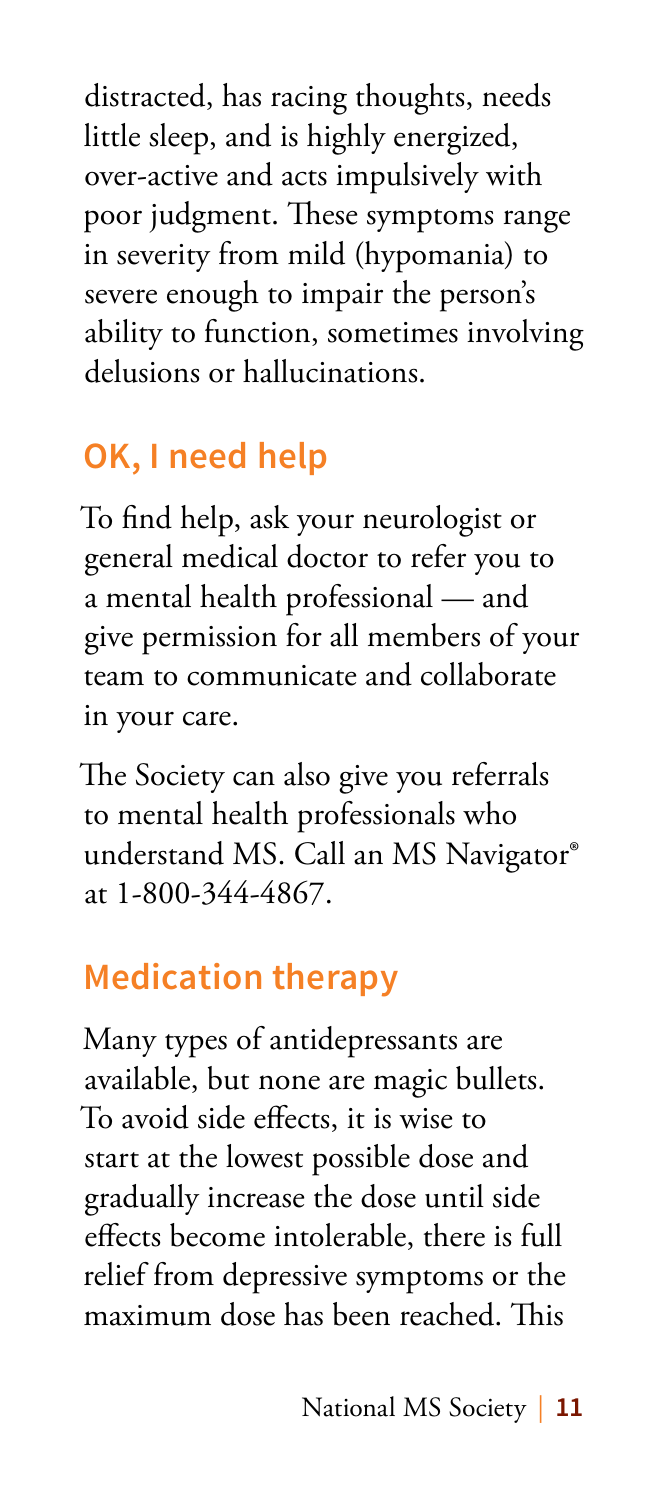initial process takes not only time, but it may take a few weeks to see an effect at the maximum dose. The important thing is to persist; the only way to know if a medication will be effective is to take the highest recommended or highest tolerated dose for a sufficient length of time to demonstrate that it does or does not work. An antidepressant may be effective for one person, but not another. The only predictor of which one will work for an individual is that it helped a biological relative.

Side effects are not a major obstacle with selective serotonin reuptake inhibitors (SSRIs) and selective serotonin and norepinephrine reuptake inhibitors (SSNRIs). Tricyclic antidepressants (TCAs) are effective, but produce more side effects. Because TCAs can cause urinary retention, and thereby increase the risk of bladder and kidney infection, they should be used in people with MS only if other antidepressants have not worked, a TCA has worked well in the past, and if the person is carefully monitored, especially for symptoms of bladder infection.

Because a variety of side effects are possible with antidepressant medications, it is essential to discuss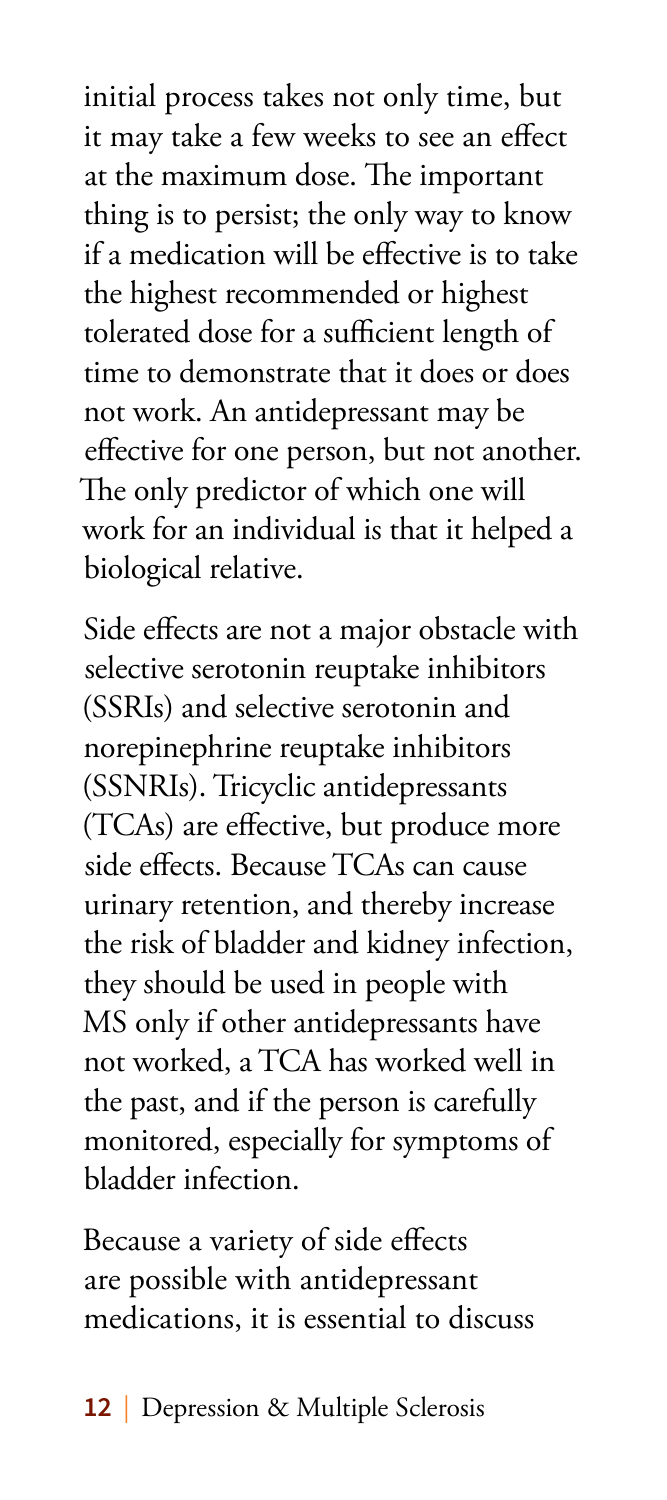them with your healthcare provider. Together, you and your provider can make a decision about continuing, modifying or stopping the medication. Almost all antidepressants cause sexual problems ranging from loss of interest (which can be due to the depression itself) to impaired sensation and orgasm. Some antidepressants are reportedly less likely to cause these problems, and other drugs may be added on an "as needed" basis to minimize these effects temporarily. If you experience a change in your sexual feelings or functioning, let your healthcare provider know.

The medications that are effective for treating major or persistent depressive disorder are not used for bipolar disorder. In fact, antidepressants can produce mania in someone whose depression is actually in the depressed phase of bipolar disorder, requiring a change in both diagnosis and treatment. The medications used for bipolar disorder include lithium and certain anticonvulsants that have been found to stabilize moods.

Psychiatrists (physicians with training and expertise in the diagnosis and treatment of emotional disorders) and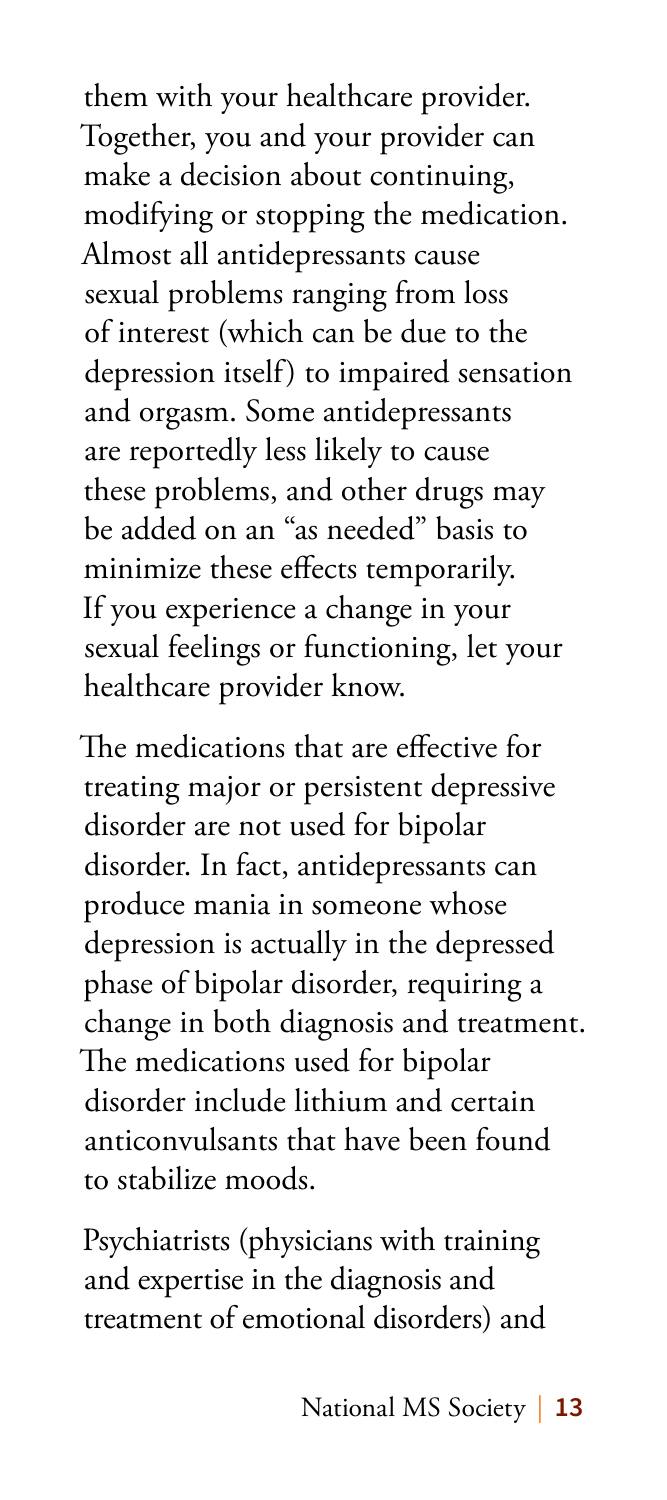— in certain states — advanced practice psychiatric nurses and psychologists, can prescribe medication to treat emotional disorders. Neurologists and primary care physicians can also prescribe antidepressant medication, but typically consult with or ask their patients to see a psychiatrist to confirm the diagnosis and recommend treatment.

Non-physician mental health professionals are trained in making psychiatric diagnoses and determining when medication might be indicated and can refer their patients to a psychiatrist for further evaluation, recommendations and possible medication.

## **Talk therapy**

Medication therapy alone does not cure depression — it should be combined with some form of psychotherapy or counseling.

Psychiatrists, psychologists, social workers, psychiatric nurses, licensed professional counselors or other qualified non-physicians can provide psychotherapy.

Psychotherapy takes several forms. It may be focused on a particular issue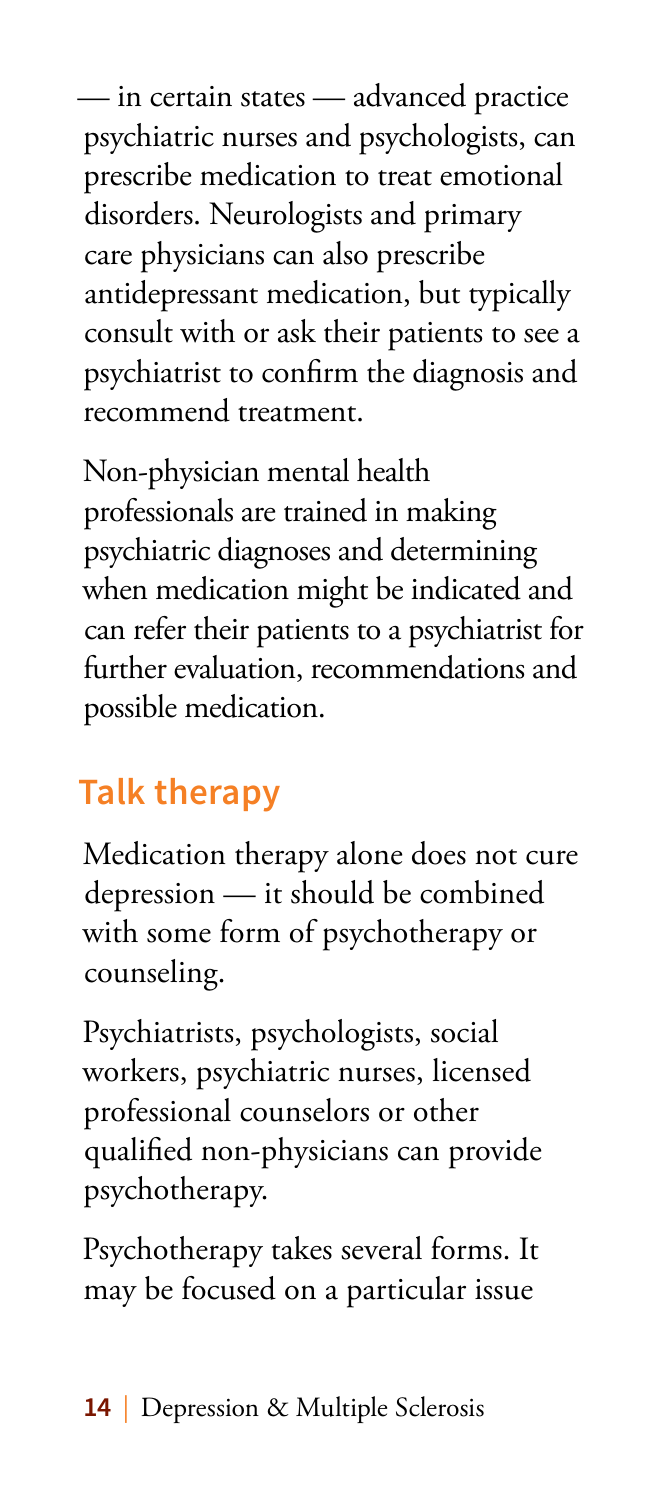or problem (e.g., distress at the time of diagnosis or thinking through how best to talk with children about MS) and last only until the problem or issue is resolved, or it may be ongoing with a change in focus over time. For example, a person who comes at the time of diagnosis may want to continue meeting weekly or every other week to talk about ways to adjust to MS, and those discussions may move on to thinking about work, or what and when to tell friends and colleagues, or any of the myriad life issues that people with MS face. Psychotherapists also provide support to families through the life changes that MS may require.

Both supportive and in-depth psychotherapy tend to move away from focusing on MS to addressing any of the personal and interpersonal issues everyone confronts at some time in their lives. Many people with MS have a long-term relationship with a psychotherapist; some continue to meet regularly and some leave and return when a new problem or issue arises.

There are many models of psychotherapy. Cognitive behavioral therapy (CBT) is a structured,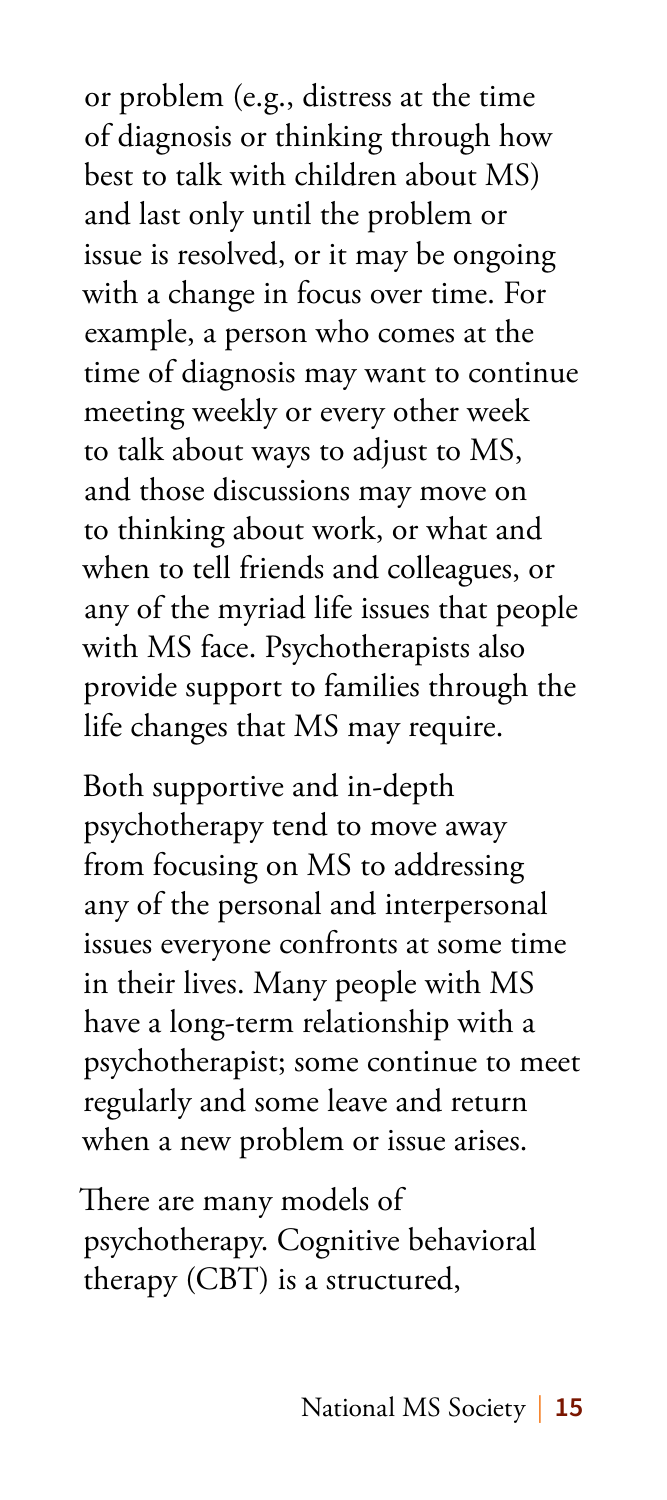problem-focused, short-term therapy that typically includes exercises and practice between sessions; marital and family therapy is designed to help a couple or whole family work on shared problems; and group therapy led by a psychotherapist provides opportunities for people to share feelings and experiences and problem-solve together. Within each of these broad categories, individual therapists utilize different conceptual and clinical approaches.

Joining a self-help group can supplement psychotherapy, but support group participation, by itself, is not sufficient for treating depression. An MS Navigator® can provide information about self-help group programs in your area; call 1-800-344-4867.

#### A good relationship

No matter what form talk therapy takes, a good "fit" between you and your therapist is essential. You should feel that you can bring up any topic. Since not every qualified therapist is right for everyone, you may need to meet a few until you find the right therapist for you. Don't give up on the concept of treatment just because you don't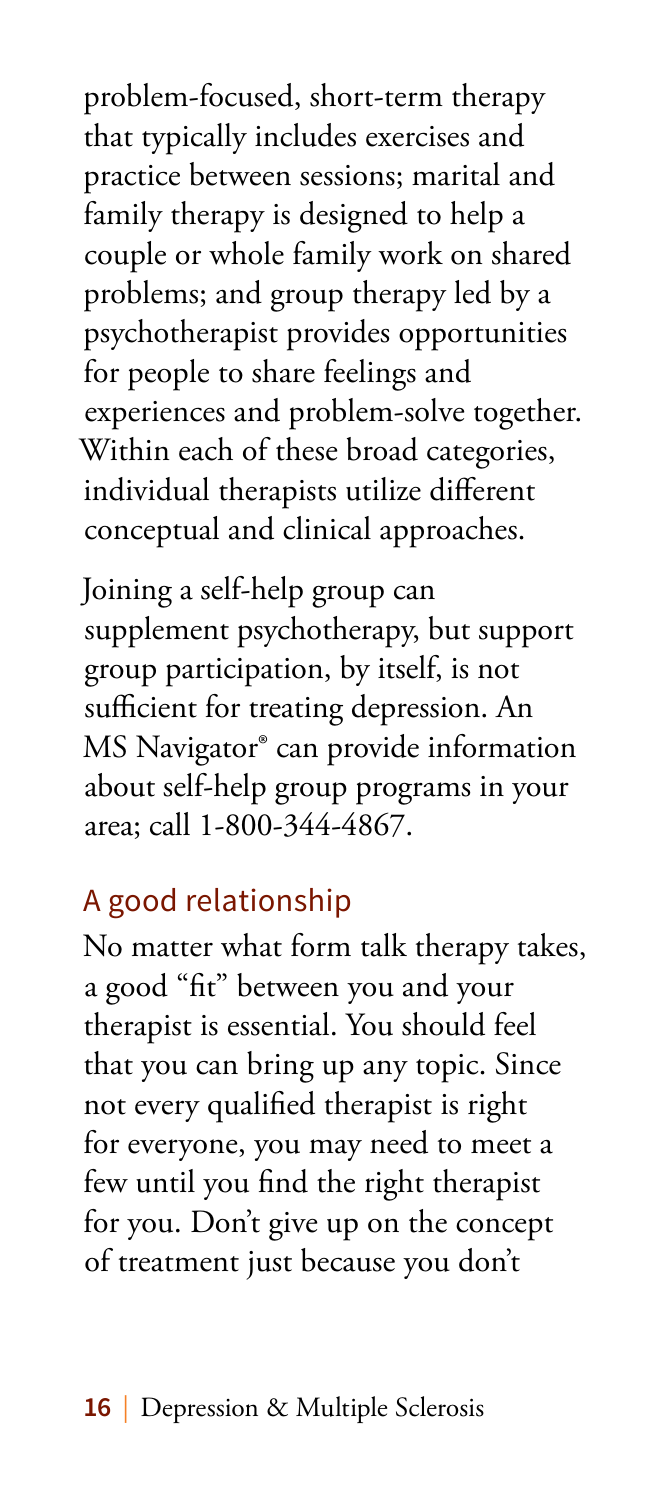"click" with the first therapist you meet. When a comfortable relationship is developed, it can help you understand your emotions and gain more control over your life. While it would be ideal to find a therapist who is familiar with MS and the challenges of living with a chronic illness, this is not often possible. It is up to you to teach your therapist about MS in general and your MS in particular; most experts in the emotional aspects of MS learned what they know from their patients! It is also up to you to encourage your therapist and MS care provider communicate and collaborate with you and each other in your care.

#### **Exercise and mood**

The evidence is growing that exercise has a positive impact on mood as well as on a person's physical well-being. An exercise regimen that is tailored to a person's abilities and limitations can significantly improve mood and quality of life.

## **A final note**

Many different factors contribute to the occurrence of a depressive episode in a person with MS, including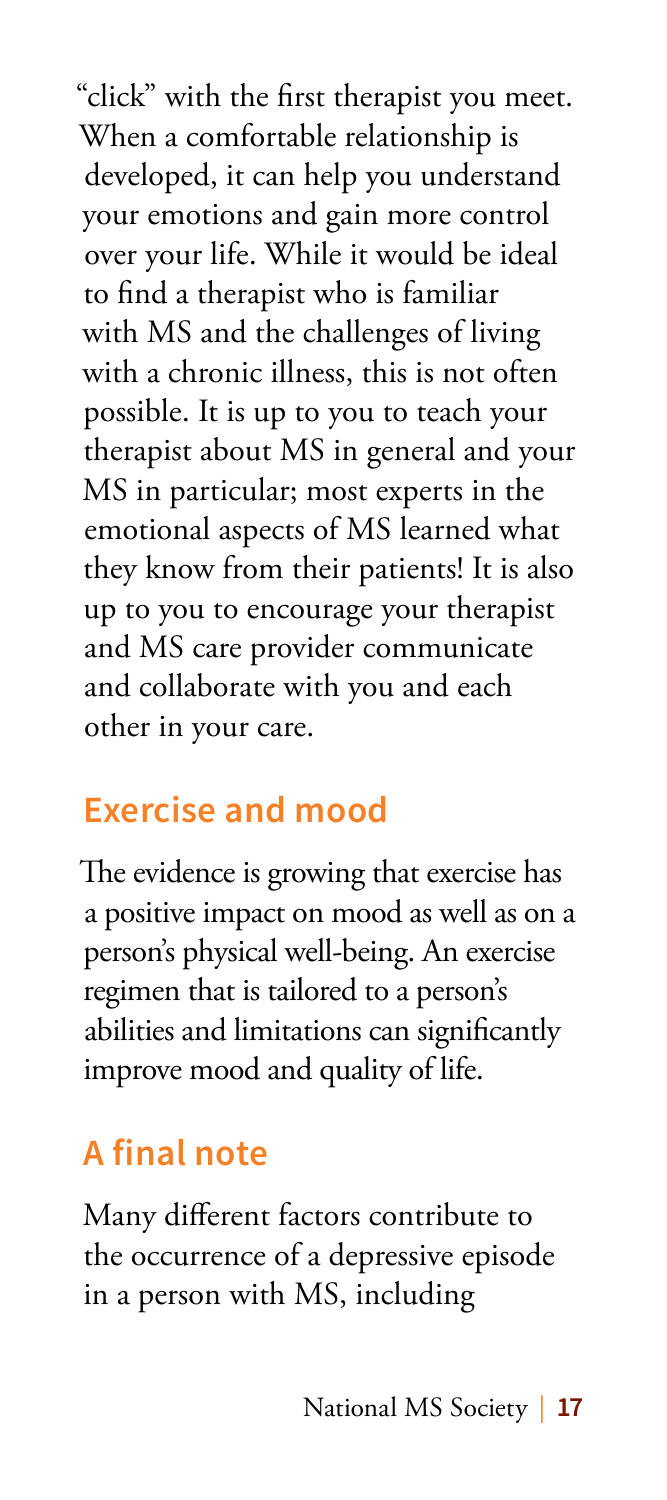genetics, inflammatory processes in the brain, immune system changes, the individual's coping style, past and present experiences, and the kinds of family and social supports he or she may have. Although we don't yet know how or why a particular person becomes depressed, we do know how to effectively treat depression — so don't hesitate to consult with a mental health professional even if you're not sure whether you are depressed or need treatment. It's the professional's job to help you figure that out. Sometimes just making this connection can be beneficial and reassuring.

#### **Resources**

#### GoodTherapy.org

888-563-2112

**goodtherapy.org/find-therapist.html** GoodTherapy.org is an online therapist directory. Each therapist is individually screened to ensure that educational, licensure and philosophical guidelines are met.

#### HelpPRO

#### **helppro.com**

Offers an online therapist search to help the public find a therapist for their particular needs.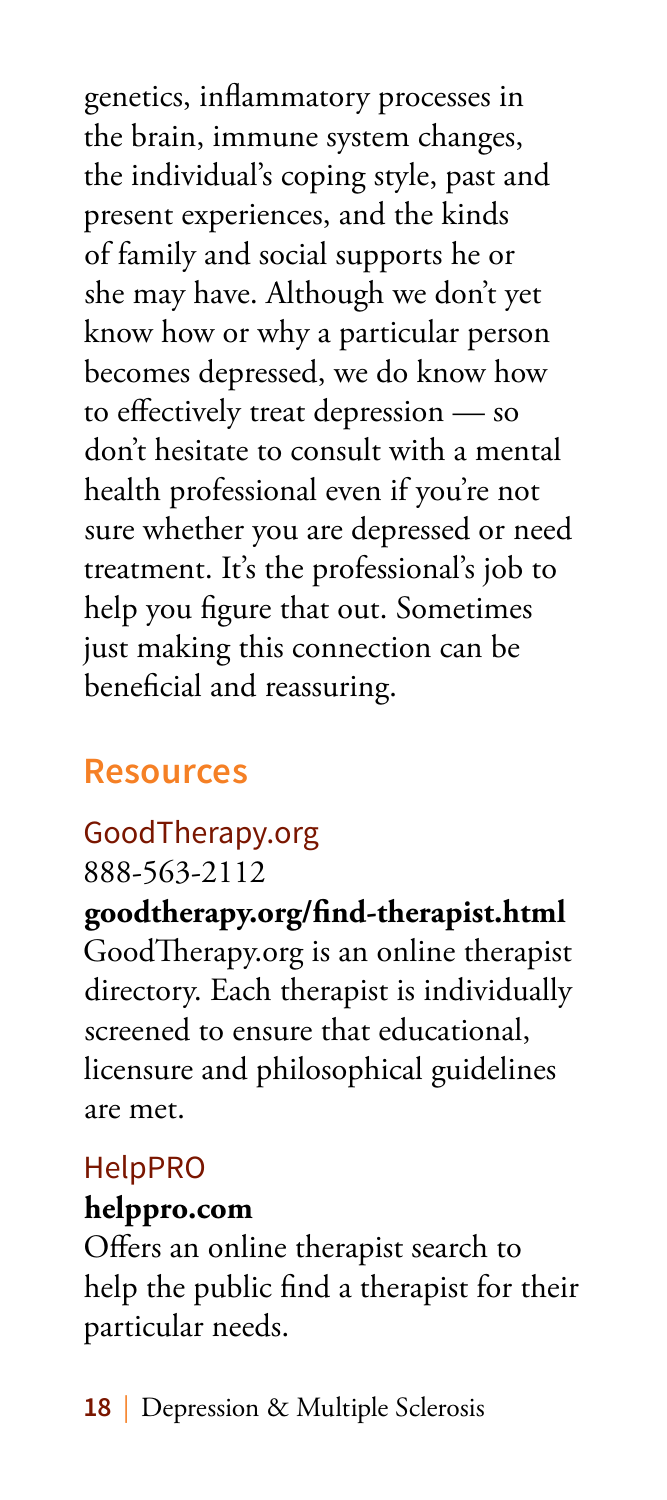The National Multiple Sclerosis Society ("Society") is proud to be a source of information on multiple sclerosis related topics. The information provided is based on professional advice, published experience, and expert opinion, but does not constitute medical or legal advice. For specific medical advice, consult a qualified physician. For specific legal advice, consult a qualified attorney.

The Society does not endorse products, services or manufacturers. Such names appear here solely because they are considered helpful information. The Society assumes no liability for the recipient's use of any product or service mentioned. The Society does not independently verify whether the information provided by each service provider is accurate. The Society undertakes no responsibility to verify whether the service provider is appropriately licensed and certified and has applicable insurance coverage.

Early and ongoing treatment with an FDAapproved therapy can make a difference for people with multiple sclerosis. Learn about your options by talking to your healthcare professional and contacting the National MS Society at **nationalMSsociety.org** or 1-800-344-4867.

The Society publishes many other resources about various aspects of MS. Call 1-800-344-4867 or visit **nationalMSsociety.org/brochures**.

## **Other popular resources include:**

- <sup>n</sup> Multiple Sclerosis and Your Emotions
- <sup>n</sup> Taming Stress in MS
- <sup>n</sup> MS and the Mind